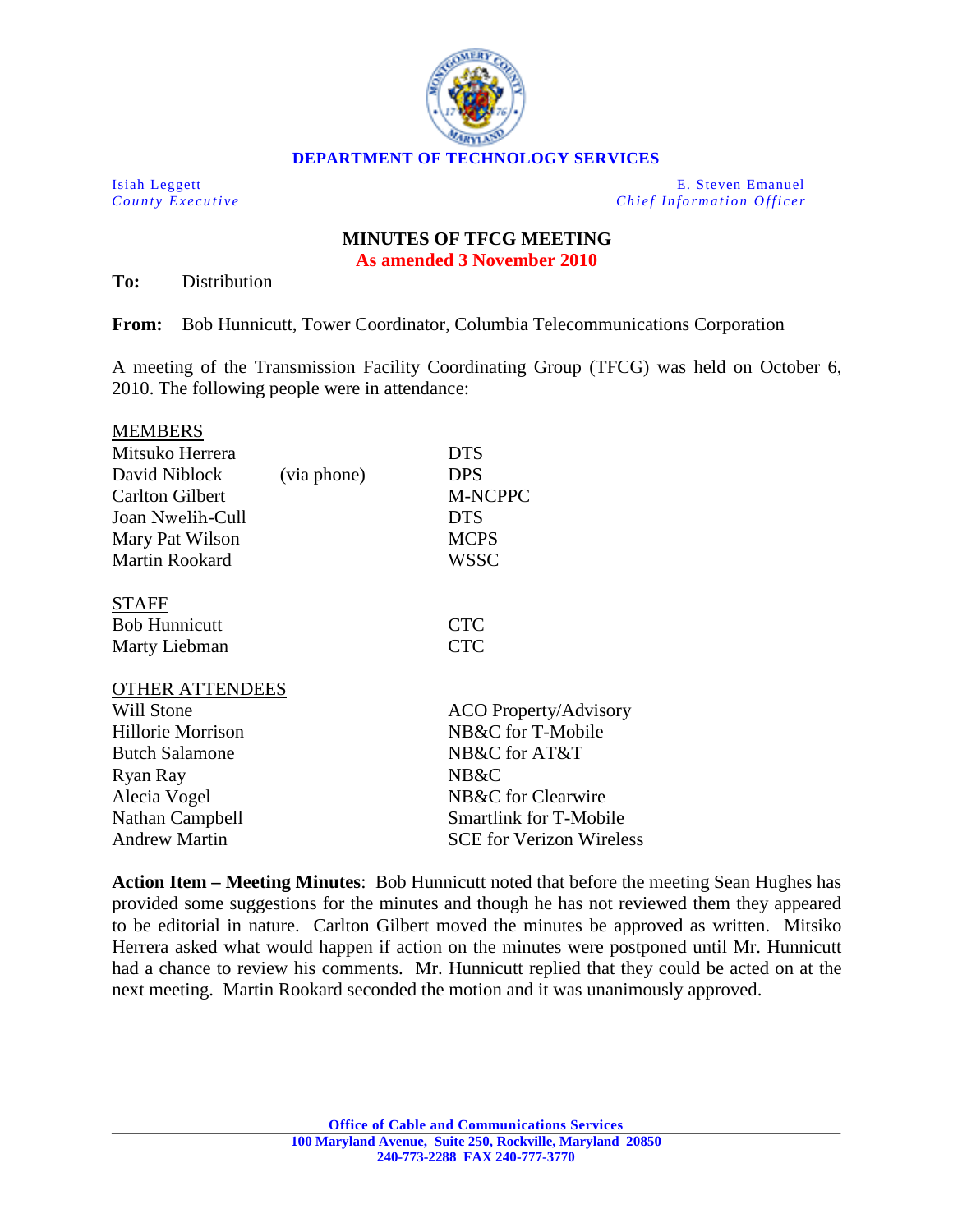Minutes of TFCG Meeting Held October 6, 2010 Page 2 of 8

## **Consent Agenda Applications:**

- 1. Clearwire application to attach a microwave dish at the 73' level of an existing 70' building on Phillips Office Building property, 9420 Key West Avenue, Rockville (#201010-01). Minor Modification
- 2. Clearwire application to attach antennas at the 124' level of an existing transmission tower located on PEPCO#59-S property, 17125 Germantown Road, Germantown (#201010-02). Minor Modification
- 3. Clearwire application to attach antennas at the 60' level of an existing 75' bell tower on St. Patrick's Church property, 4101 Norbeck Road, Rockville (#201010-03). Minor Modification
- 4. Clearwire application to attach antennas between 127' 136' levels of an existing 136' building on Arcola Towers – Montgomery property, 1135 University Boulevard, Silver Spring (#201010-05).
- 5. AT&T application to attach antennas at the 125' level of an existing 154' building on Hampshire Towers, 7401 New Hampshire Avenue, Takoma Park (#201010-06). Minor Modification
- 6. AT&T application to attach antennas at the 255' of an existing 250' water tank on Woodside Water Tank property, 1945 Seminary Road, Silver Spring (#201010-07). Minor Modification.

*Conditioned on submission of written authorization from WSSC stating that they have approved the attachment.* 

- 7. AT&T application to attach antennas at the 108' level of an existing 102' water tank on Bradley Water Tank #2 property, 7005B Radnor Place, Bethesda (#201010-08). Minor Modification *Conditioned on submission of written authorization from WSSC stating that they have approved the attachment.*
- 8. AT&T application to attach antennas at the 86' level of an existing 93' building on Choice International property, 10750 Columbia Pike, Silver Spring (#201010-09). Minor Modification
- 9. AT&T application to attach antennas at the 210' level of an existing 240' building on White Oak Towers Apartments, located at 11700 Old Columbia Pike, Silver Spring (#201010-10). Minor Modification
- 10. AT&T application to attach antennas at the 152' level of an existing 148' building on Classic Residence, 8100 Connecticut Avenue, Chevy Chase (#201010-11). Minor Modification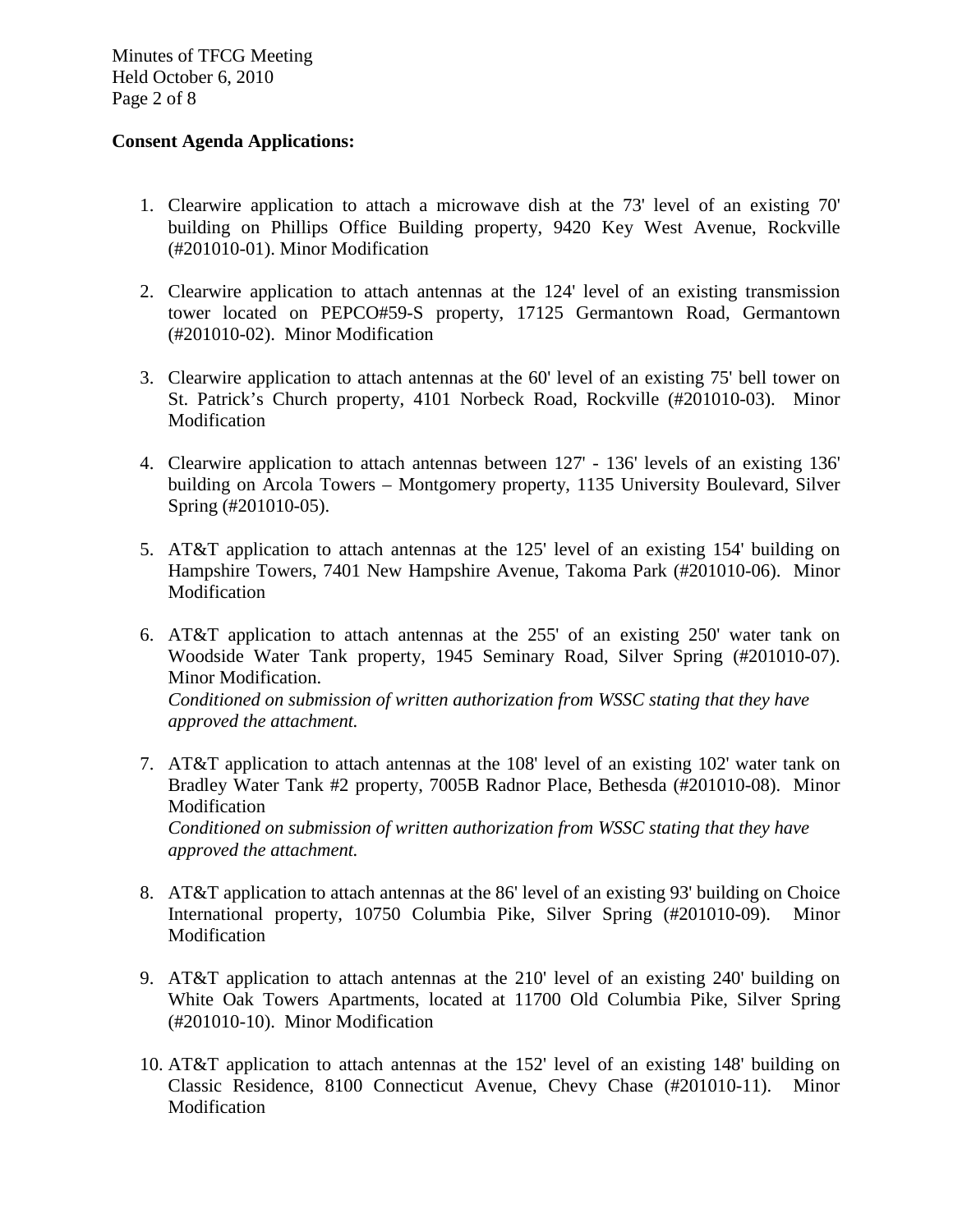- 11. AT&T application to attach antennas at the 174' level of an existing 160' building on Chevy Chase Building property, 5530 Wisconsin Avenue, Chevy Chase (#201010-12). Minor Modification
- 12. AT&T application to attach antennas at the 234' of an existing 267' building on NIH Building #31 property, 9000 Rockville Pike, Bethesda (#201010-13). Minor Modification
- 13. AT&T application to attach antennas at the 108' level of an existing 105' building on Summit Hills Apartments,  $8484 \quad 16^{th}$  Street, Silver Spring (#201010-14). Minor Modification
- 14. Clearwire application to attach a dish antenna at the 167' level of an existing 160' building on Chevy Chase Building property, 5530 Wisconsin Avenue, Chevy Chase (#201010-15). Minor Modification
- 15. FiberTower application to attach a dish antenna at the 125' level of an existing 150' monopole on Shady Grove Post Office property, 16501 Shady Grove Road, Gaithersburg (#201010-16). Minor Modification
- 16. Clearwire application to attach antennas and a microwave dish at the 93' and 89' levels of an existing 125' water tank on Brink Water Tank property, 21701 Ridge Road, Germantown (#201010-17).
- 17. T-Mobile application to replace antennas at the 103' level of an existing 128' monopole on Argyle Country Club property, 14600 Argyle Club Road, Silver Spring (#201010-19). Minor Modification
- 18. T-Mobile application to replace antennas at the 210' level of an existing 202' building on White Oak Towers Apartments property, 11700 Old Columbia Pike, Silver Spring (#201010-20).
- 19. T-Mobile application to replace antennas at the 70' level of an existing 110' monopole on Rinaldi Property, 15700 Georgia Avenue, Silver Spring (#201010-21). Minor Modification *Conditioned on submission of a structural analysis report to DPS with a copy to the Tower Coordinator which states that the structure can support the attachment.*
- 20. AT&T application to attach antennas at the 201' level of an existing 195' building on Democracy Center property, 6903 Rockledge Drive, Bethesda (#201010-22). Minor Modification
- 21. AT&T application to attach antennas at the 159' level of an existing 210' building on Westlake Towers property, 7420 Westlake Terrace, Bethesda (#201010-23). Minor Modification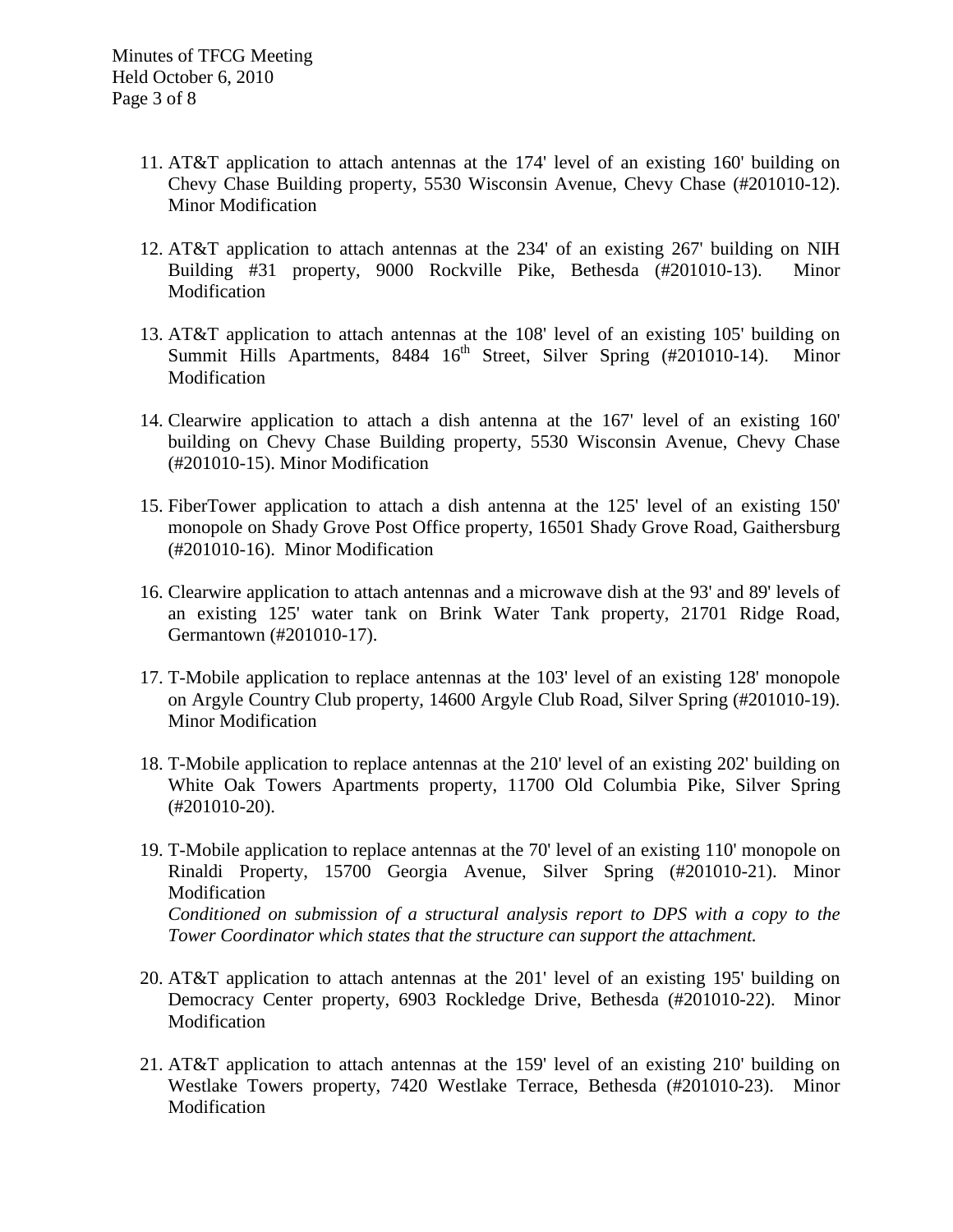- 22. AT&T application to attach antennas at the 108' level of an existing 122' building on Renaissance Plaza Apartments property, 1400 Castle Boulevard, Silver Spring (#201010- 24). Minor Modification
- 23. AT&T application to attach antennas at the 138' level of an existing 148' building on Crescent Building property, 4600 East West Highway, Bethesda (#201010-25). Minor Modification
- 24. AT&T application to attach antennas at the 82' level of an existing 83' building on Verizon Building property, 13100 Columbia Pike, Silver Spring (#201010-26). Minor Modification
- 25. AT&T application to attach antennas at the 144' level of an existing 295' building on World Building Tower property, 8121 Georgia Avenue, Silver Spring (#201010-27). Minor Modification
- 26. AT&T application to attach antennas at the 163' level of an existing 161' building on Continental Plaza property, 7101 Wisconsin Avenue, Bethesda (#201010-28). Minor Modification
- 27. AT&T application to attach antennas at the 169' level of an existing 171' building on Park Ritchie Apartments property, 7600 Maple Avenue, Takoma Park (#201010-29). Minor Modification
- 28. AT&T application to attach antennas at the 115' level of an existing 115' building on Takoma Tower property, 7051 Carroll Avenue, Takoma Park (#201010-30). Minor Modification
- 29. AT&T application to attach antennas at the 64' level of an existing 78' building on Wessling property, 6931 Arlington Road, Bethesda (#201010-31). Minor Modification
- 30. AT&T application to attach antennas at the 150' level of an existing 171' building on Rock Creek property, 8630 Fenton Street, Silver Spring (#201010-32). Minor Modification
- 31. AT&T application to attach antennas at the 90' level of an existing 92' building on Goldsboro Road Site property, 6400 Goldsboro Road, Bethesda (#201010-33). Minor Modification
- 32. AT&T application to attach antennas at the 115' level of an existing 140' water tank on Cabin John Water Tank property, 7806-A Tomlinson Avenue, Cabin John (#201010-34). Minor Modification

*Conditioned on submission of written authorization from WSSC stating that they have approved the attachment*.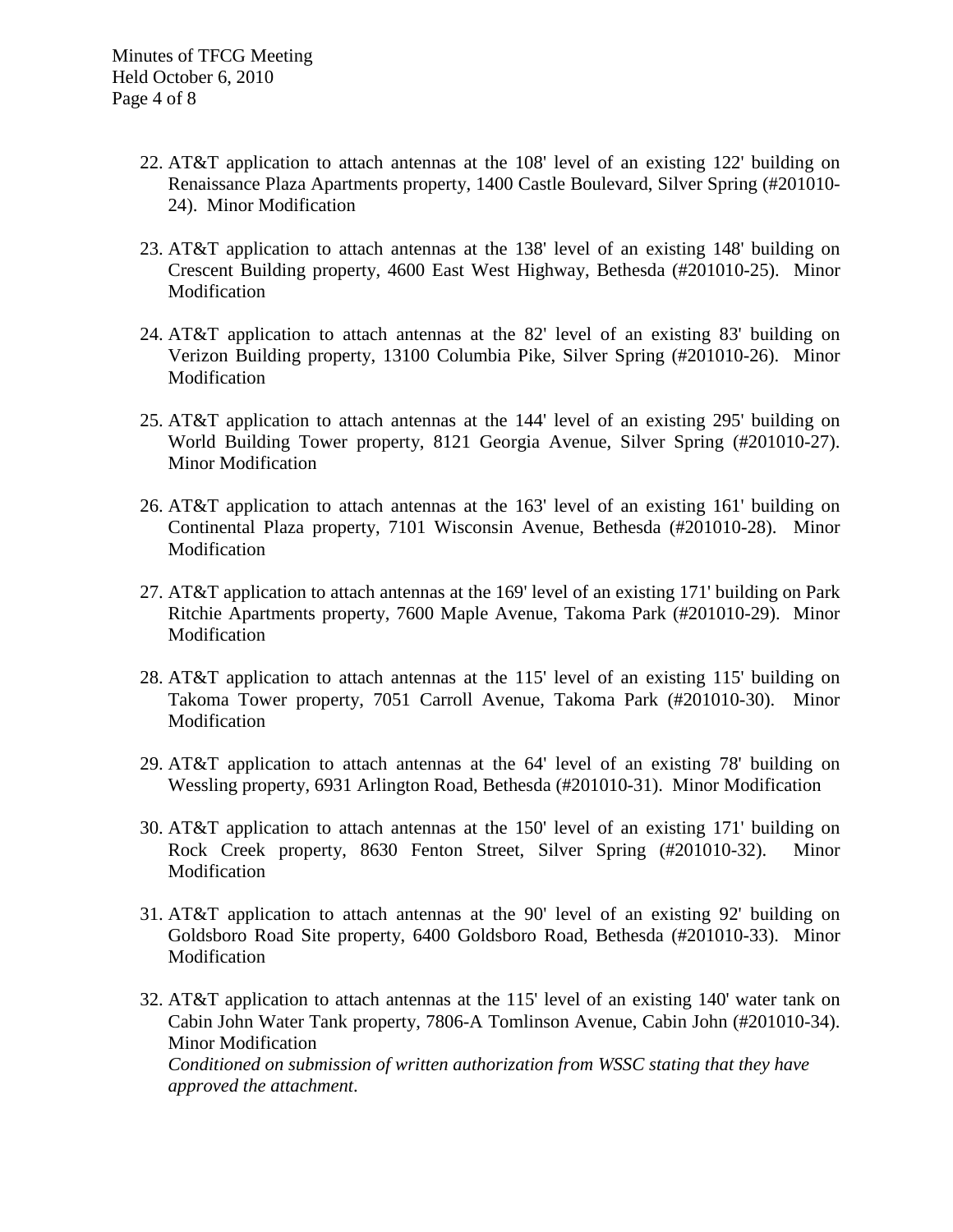- 33. AT&T application to attach antennas at the 140' level of an existing 146' tower on PEPCO #659-S property, 11405 Georgetowne Drive, Potomac (#201011-03). Minor Modification
- 34. AT&T application to attach antennas at the 53' level of an existing monopole on Miller Company Building property, 4701 Sangamore Road, Bethesda (#201011-04). Minor Modification
- 35. AT&T application to attach antennas at the 140' level of an existing tower on PEPCO #652-N property, 12200 Falls Road, Potomac (#201011-05). Minor Modification
- 36. AT&T application to attach antennas at the 138' level of an existing building on Claridge House Apartments property, 2445 Lyttonsville Road, Silver Spring (#201011-06). Minor Modification
- 37. AT&T application to attach antennas at the 68' level of an existing 68' tower on CSX Tower property, 2701 Forest Glen Road, Silver Spring (#201011-07). Minor Modification *Conditioned on submission of a structural analysis report to DPS with a copy to the Tower Coordinator which states that the structure can support the attachment.*
- 38. AT&T application to attach antennas at the 147' 161' levels of an existing building on Aldon Building property, 8200 Wisconsin Avenue, Bethesda (#201011-08). Minor Modification
- 39. Clearwire application to attach a dish antenna at the 260' level of an existing 235' building on Washingtonian property, 9701 Fields Road, Gaithersburg (#201011-09). Minor Modification *Conditioned on meeting the requirements of FCC OET-65 for RF emissions.*

**Discussion:** Martin Rookard noted that the applicants may not make the proposed changes to WSSC property without WSSC approval from Jim Krause. Mr. Hunnicutt added that he had been advised that the WSSC has not approved any of the AT&T modifications on the agenda and that for action on public property, the recommendations are conditioned that at the time of permitting, the applicant provide written approval from the property owner.

Dave Niblock said that the permit application has a section that requires the applicant to affirm that they have the property owner's permission to take the specified action, though there is no way to check that the affirmation is factually correct.

One of the applicants added that they usually indicate that they are acting as an agent of the property owner.

Mary Pat Wilson stated that some actions on school property have been taken without approval of the schools.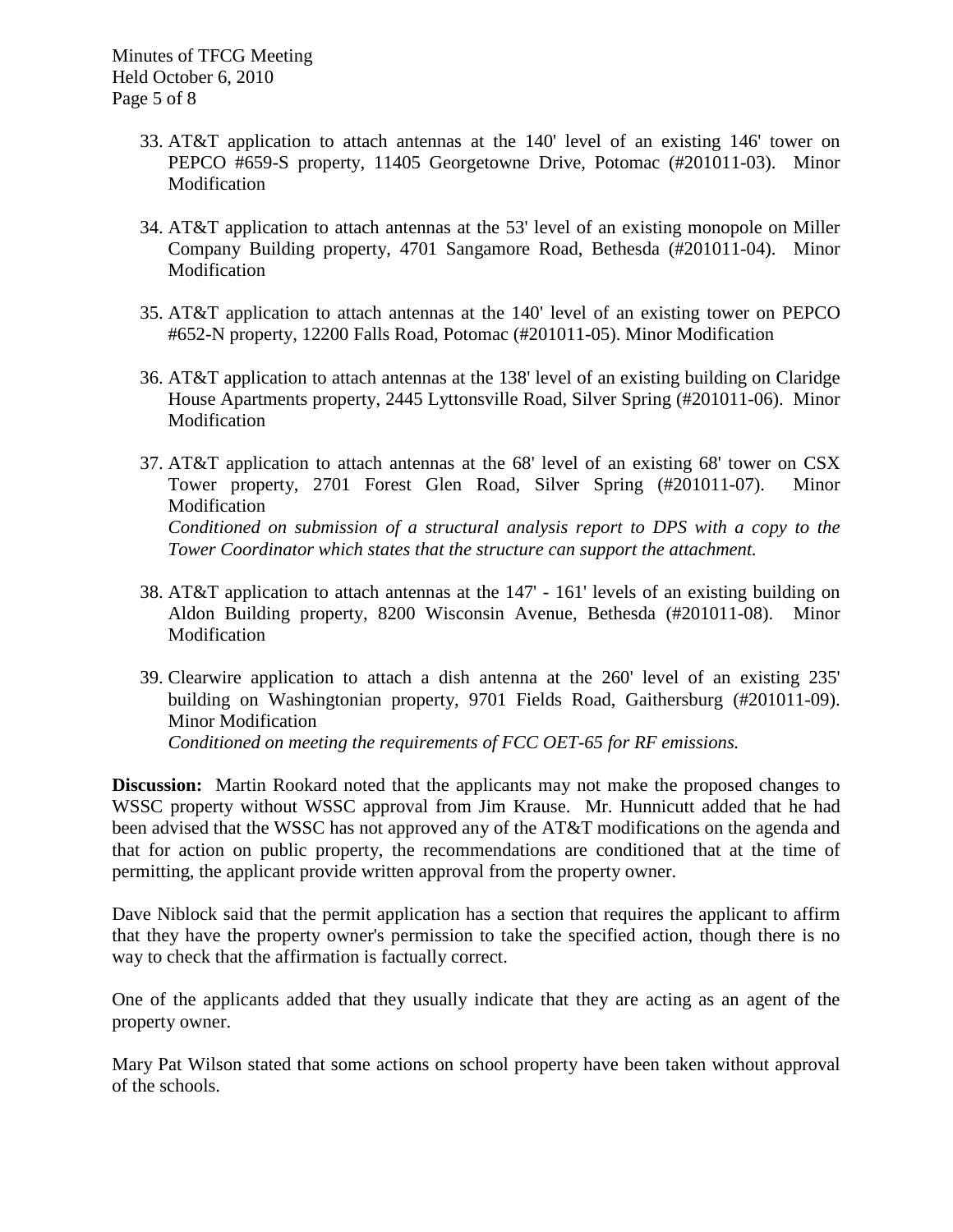Minutes of TFCG Meeting Held October 6, 2010 Page 6 of 8

Ms. Herrera asked if DPS could assure that TFCG conditions about a property owner's approval are checked as applicants file for permits. Mr. Niblock said that since he reviews all those applications, he would check to see that the condition is met. Ms. Herrera concluded that as she considers changes to the application form, they will think about adding a requirement to provide that approval from the property owner.

Mr. Hunnicutt asked if there was a need to provide copies of the minor modification applications in the packets sent to the members. After discussion, it was decided that the Tower Coordinator would bring copies of the minor modification applications to each meeting in case a member wanted to review them at that time, and that there is no need to include copies of minor modification applications and recommendations in the packets for the members.

**Motion:** Marty Mary Pat Wilson moved the consent agenda items be recommended as conditioned. Joan Cull seconded the motion and the motion was unanimously approved.

## **Co-location Permitted By-Right**

40. Verizon Wireless application to attach antennas at the 145' level of an existing 188' monopole on Wheaton Park Maintenance Yard property, 12102 Alpert Lane, Wheaton (#201010-04).

*Conditioned on approval by the Board of Appeals of any modification to the special exception to permit the expanded equipment area and the applicant providing written approval of the attachment by the M-NCPPC and on submission of a structural analysis report to DPS with a copy to the Tower Coordinator which states that the structure can support the additional antennas and related cabling and equipment.*

Mr. Hunnicutt summarized the application noting that the MNCPPC had approved the proposed attachment and use of the ground space, but since the monopole was there by Special Exception, and the structure was quite loaded, the recommendation was conditioned as stated on the Tower Coordinator's form.

**Motion:** Carlton Gilbert moved the application be recommended as conditioned by the Tower Coordinator. Mr. Rookard seconded the motion and it was unanimously approved.

41. FLO TV application to extend monopole by 25 feet and attach antennas at the 144', 30', and 40' levels of an existing 120' monopole on Airpark Industrial Center property, 7707 Airpark Road in Gaithersburg (#201010-18).

Mr. Hunnicutt noted that he had been asked by the applicant to withdraw this application.

42. Verizon Wireless application to attach antennas at the 194' level of an existing 194' monopole on Weitzer property, 14705 Sugarland Road in Poolesville (#201010-35). *Conditioned on submission of a structural analysis report to DPS with a copy to the Tower Coordinator which states that the structure can support the attachment.*

Mr. Hunnicutt summarized the application.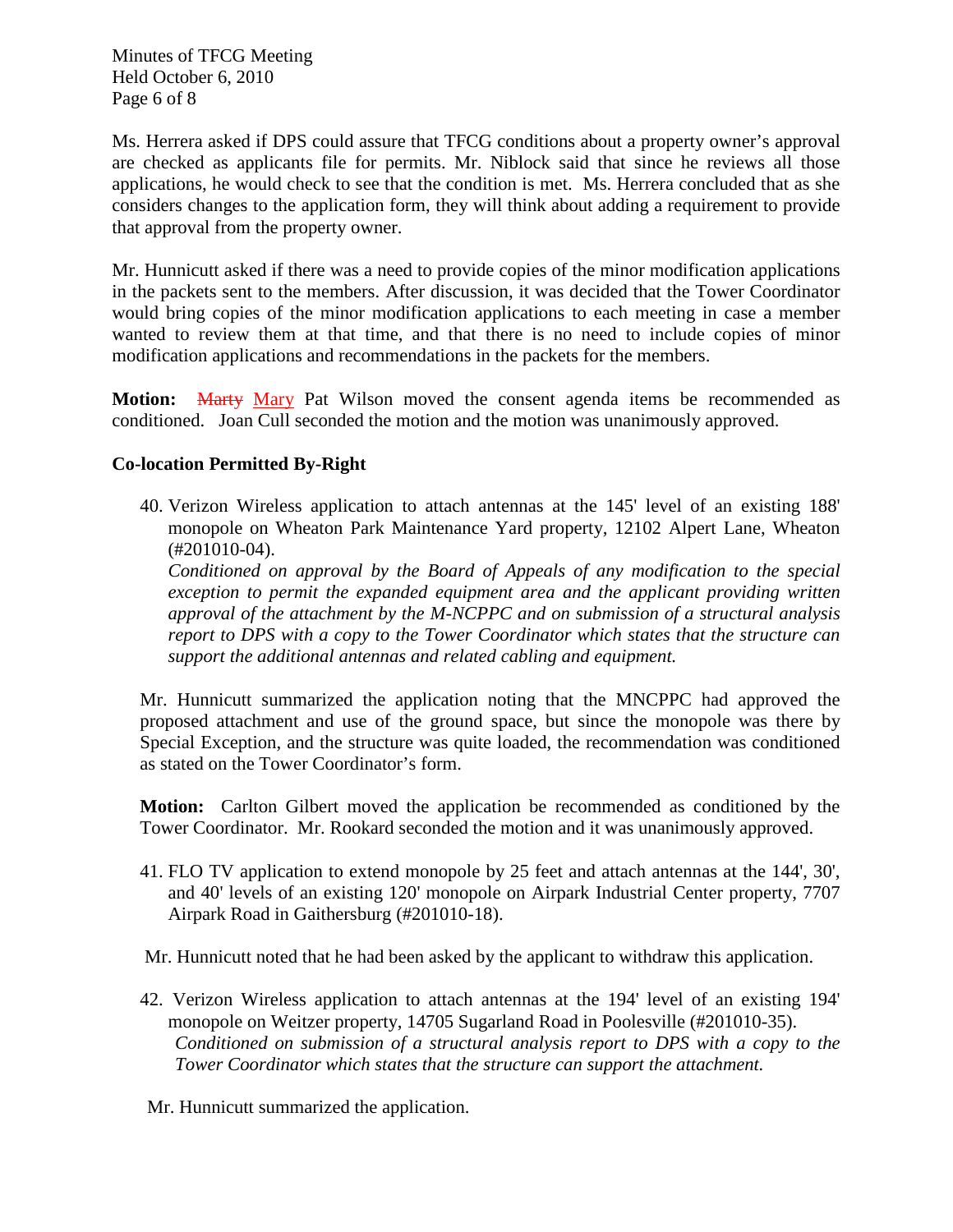Ms. Cull asked if there was a deadline on providing a copy of the structural analysis report. Mr. Hunnicutt replied that there was not. Ms. Herrera asked if there was a deadline for permitting purposes. Mr. Niblock replied that there was not.

**Motion:** Mr. Rookard moved the application be recommended as conditioned. Mary Pat Wilson seconded the motion and it was unanimously approved.

## **Application for New Construction by Special Exception:**

43. T-Mobile application to attach antennas at the 127' and 137' levels of a new 140' monopole on White Farms property, 22531 Wildcat Road, Germantown (#201011-01). Special Exception

*Conditioned on approval by the Board of Appeals for a Special Exception and a reduction in the setback requirements and distance from the nearest off-site dwelling.* 

Mr. Hunnicutt summarized the application.

Carlton Gilbert noted that the location for the monopole was on an out lot, which would require a waiver. Mr. Niblock stated that the out lot issue may be a problem for approving a permit. The applicant noted that T-Mobile's counsel was addressing that issue. Ms. Herrera noted that this was a matter for the Planning Board to resolve but a consideration for the TFCG in reviewing applications.

**Motion:** Mary Pat Wilson moved the application be recommended as conditioned by the Tower Coordinator. Mr. Rookard seconded the motion and it was approved with Carlton Gilbert abstaining.

44. T-Mobile application to attach antennas at the 127' level of a new 130' monopole on Sligo Middle School property, 1401 Dennis Avenue, Silver Spring (#201011-02). Special Exception

*Conditioned on the Board of Appeals granting a Special Exception and a reduced setback for the monopole, and on considering disguising the monopole as a tree to better blend in with the surrounding wooded area.* 

Mr. Hunnicutt summarized the application.

Mary Pat Wilson noted that the language in the Recommendation Form stating that the public schools had approved the proposed monopole was incorrect. It should state that they are aware of the proposal and do not have any problems with the design.

**Motion:** Martin moved the application be recommended as conditioned by the Tower Coordinator and including Ms. Wilson's remarks. Joan Cull seconded the motion and it was approved with Ms. Wilson and Mr. Gilbert abstaining.